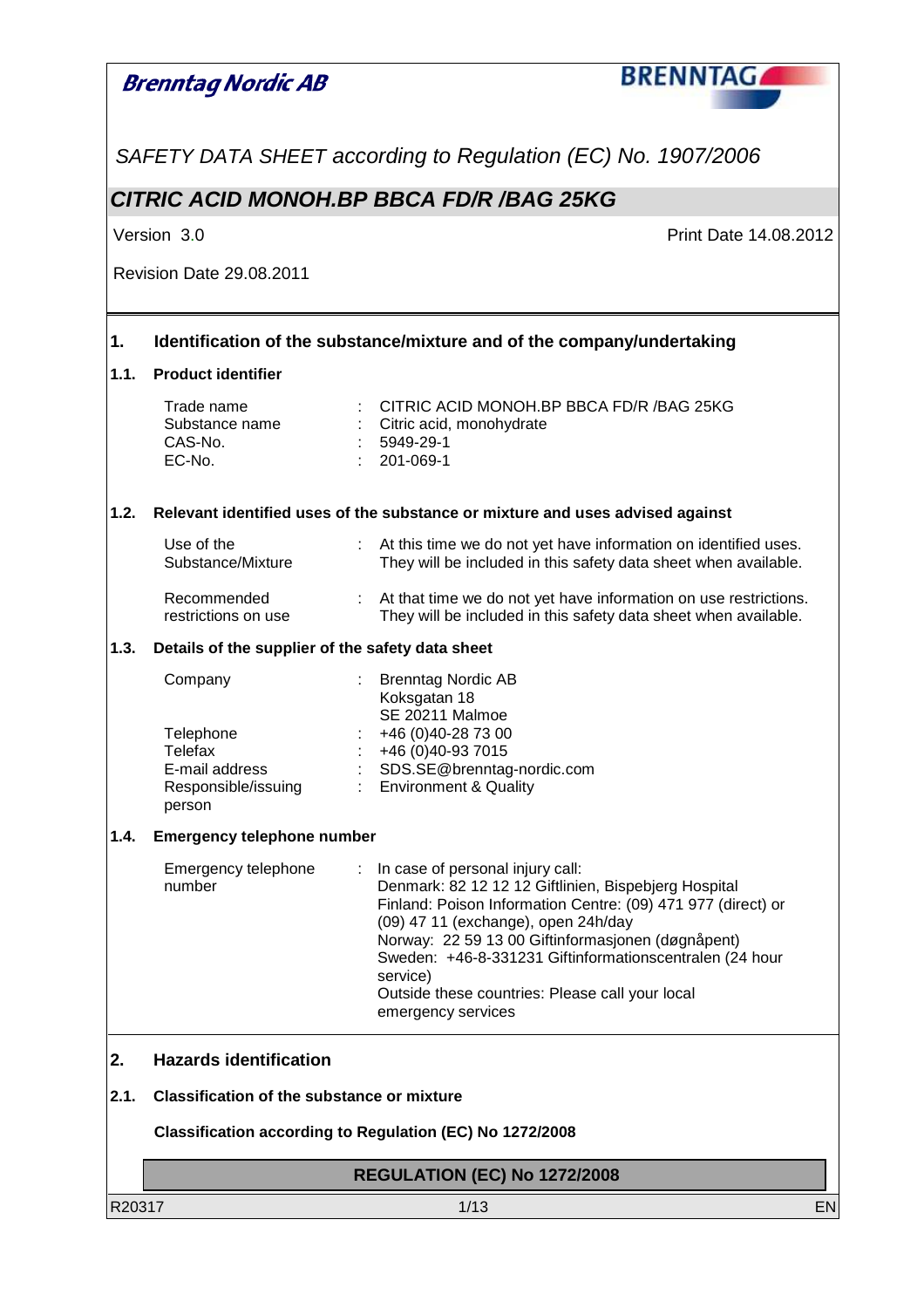|        | <b>Brenntag Nordic AB</b>                                                                      |   |                                           |  |                                                                                                      | <b>BRENNTAG</b>             |           |
|--------|------------------------------------------------------------------------------------------------|---|-------------------------------------------|--|------------------------------------------------------------------------------------------------------|-----------------------------|-----------|
|        | SAFETY DATA SHEET according to Regulation (EC) No. 1907/2006                                   |   |                                           |  |                                                                                                      |                             |           |
|        | CITRIC ACID MONOH.BP BBCA FD/R /BAG 25KG                                                       |   |                                           |  |                                                                                                      |                             |           |
|        | Version 3.0                                                                                    |   |                                           |  |                                                                                                      | Print Date 14.08.2012       |           |
|        | <b>Revision Date 29.08.2011</b>                                                                |   |                                           |  |                                                                                                      |                             |           |
|        | <b>Hazard class</b>                                                                            |   | <b>Hazard category</b>                    |  | <b>Target Organs</b>                                                                                 | <b>Hazard</b><br>statements |           |
|        | Eye irritation                                                                                 |   | Category 2                                |  |                                                                                                      | H319                        |           |
|        | For the full text of the H-Statements mentioned in this Section, see Section 16.               |   |                                           |  |                                                                                                      |                             |           |
|        | Classification according to EU Directives 67/548/EEC or 1999/45/EC                             |   |                                           |  |                                                                                                      |                             |           |
|        |                                                                                                |   | <b>Directive 67/548/EEC or 1999/45/EC</b> |  |                                                                                                      |                             |           |
|        | Hazard symbol / Category of danger                                                             |   |                                           |  | <b>Risk phrases</b>                                                                                  |                             |           |
|        | Irritant (Xi)                                                                                  |   |                                           |  | R36                                                                                                  |                             |           |
|        | For the full text of the R-phrases mentioned in this Section, see Section 16.                  |   |                                           |  |                                                                                                      |                             |           |
|        | Most important adverse effects                                                                 |   |                                           |  |                                                                                                      |                             |           |
|        | Human Health                                                                                   | ÷ |                                           |  | See section 11 for toxicological information.                                                        |                             |           |
|        | Physical and chemical :<br>See section 9 for physicochemical information.                      |   |                                           |  |                                                                                                      |                             |           |
|        | hazards<br>See section 12 for environmental information.<br>Potential environmental<br>effects |   |                                           |  |                                                                                                      |                             |           |
| 2.2.   | <b>Label elements</b>                                                                          |   |                                           |  |                                                                                                      |                             |           |
|        | Labelling according to Regulation (EC) No 1272/2008                                            |   |                                           |  |                                                                                                      |                             |           |
|        | Hazard symbols                                                                                 |   |                                           |  |                                                                                                      |                             |           |
|        | Signal word                                                                                    |   | Warning                                   |  |                                                                                                      |                             |           |
|        | <b>Hazard statements</b>                                                                       |   | H319                                      |  | Causes serious eye irritation.                                                                       |                             |           |
|        | Precautionary<br>statements                                                                    |   |                                           |  |                                                                                                      |                             |           |
|        | Prevention                                                                                     |   | P <sub>264</sub><br>P280                  |  | Wash hands thoroughly after handling.<br>Wear protective gloves/ eye protection/ face<br>protection. |                             |           |
|        | Response                                                                                       |   | $P305 + P351 + P338$                      |  | IF IN EYES: Rinse cautiously with<br>water for several minutes. Remove contact                       |                             |           |
| R20317 |                                                                                                |   | 2/13                                      |  |                                                                                                      |                             | <b>EN</b> |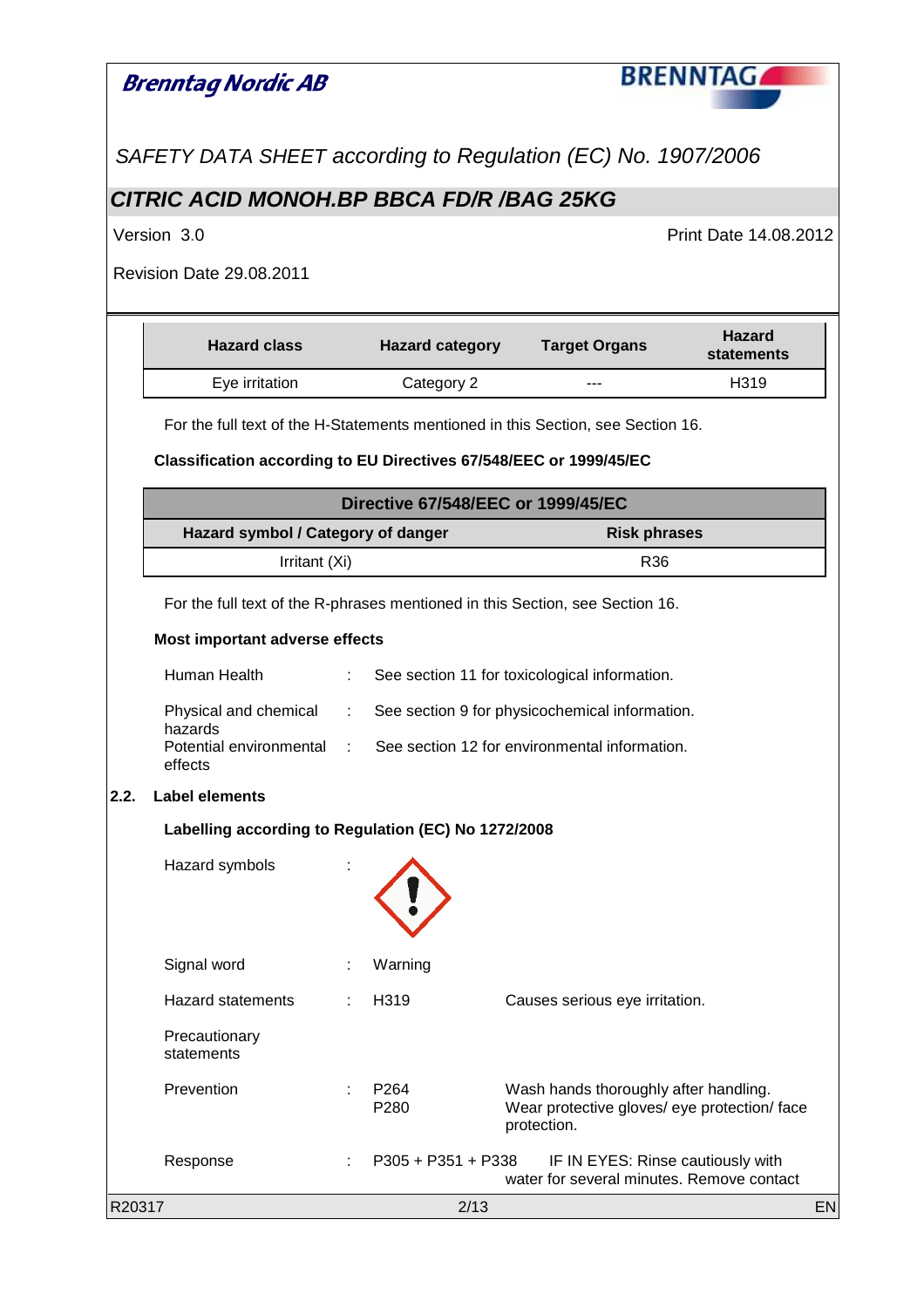| Brenntag Nordic AB                                       |                                                                                                                                                                   |                        |                                                                                                                                    | <b>BRENNTAG</b>             |                                                 |
|----------------------------------------------------------|-------------------------------------------------------------------------------------------------------------------------------------------------------------------|------------------------|------------------------------------------------------------------------------------------------------------------------------------|-----------------------------|-------------------------------------------------|
|                                                          | SAFETY DATA SHEET according to Regulation (EC) No. 1907/2006                                                                                                      |                        |                                                                                                                                    |                             |                                                 |
| <b>CITRIC ACID MONOH.BP BBCA FD/R /BAG 25KG</b>          |                                                                                                                                                                   |                        |                                                                                                                                    |                             |                                                 |
| Version 3.0                                              |                                                                                                                                                                   |                        |                                                                                                                                    |                             | <b>Print Date 14.08.2012</b>                    |
| <b>Revision Date 29.08.2011</b>                          |                                                                                                                                                                   |                        |                                                                                                                                    |                             |                                                 |
|                                                          |                                                                                                                                                                   | $P337 + P313$          | lenses, if present and easy to do. Continue<br>rinsing.<br>attention.                                                              |                             | If eye irritation persists: Get medical advice/ |
|                                                          | Hazardous components which must be listed on the label:                                                                                                           |                        |                                                                                                                                    |                             |                                                 |
| Citric acid, monohydrate<br><b>Other hazards</b>         |                                                                                                                                                                   |                        |                                                                                                                                    |                             |                                                 |
| Avoid dust formation.<br>3.<br>3.1.<br><b>Substances</b> | For Results of PBT and vPvB assessment see section 12.5.<br>Dust may form explosive mixture in air.<br><b>Composition/information on ingredients</b>              |                        |                                                                                                                                    |                             |                                                 |
|                                                          | <b>Hazardous components</b>                                                                                                                                       | Amount [%]             | <b>Classification</b><br>(REGULATION (EC) No 1272/2008)<br>Hazard class /<br><b>Hazard category</b>                                | <b>Hazard</b><br>statements | <b>Classification</b><br>(67/548/EEC)           |
| Citric acid, monohydrate<br>CAS-No.<br>EC-No.<br>C&L-No. | $: 5949-29-1$<br>$: 201-069-1$<br>: 02-2119773813-30-0000                                                                                                         | $>= 99.5$              | Eye Irrit.2                                                                                                                        | H319                        | Xi; R36                                         |
|                                                          | For the full text of the R-phrases mentioned in this Section, see Section 16.<br>For the full text of the H-Statements mentioned in this Section, see Section 16. |                        |                                                                                                                                    |                             |                                                 |
| <b>First aid measures</b><br>4.                          |                                                                                                                                                                   |                        |                                                                                                                                    |                             |                                                 |
| 4.1.                                                     | Description of first aid measures                                                                                                                                 |                        |                                                                                                                                    |                             |                                                 |
| If inhaled                                               |                                                                                                                                                                   | : Move to fresh air.   |                                                                                                                                    |                             |                                                 |
| In case of skin contact                                  |                                                                                                                                                                   | and shoes immediately. | : Wash off with soap and water. Take off contaminated clothing                                                                     |                             |                                                 |
| In case of eye contact                                   |                                                                                                                                                                   |                        | : Rinse immediately with plenty of water, also under the eyelids,<br>for at least 5 minutes. Remove contact lenses. Obtain medical |                             |                                                 |
| R20317                                                   |                                                                                                                                                                   | 3/13                   |                                                                                                                                    |                             | EN                                              |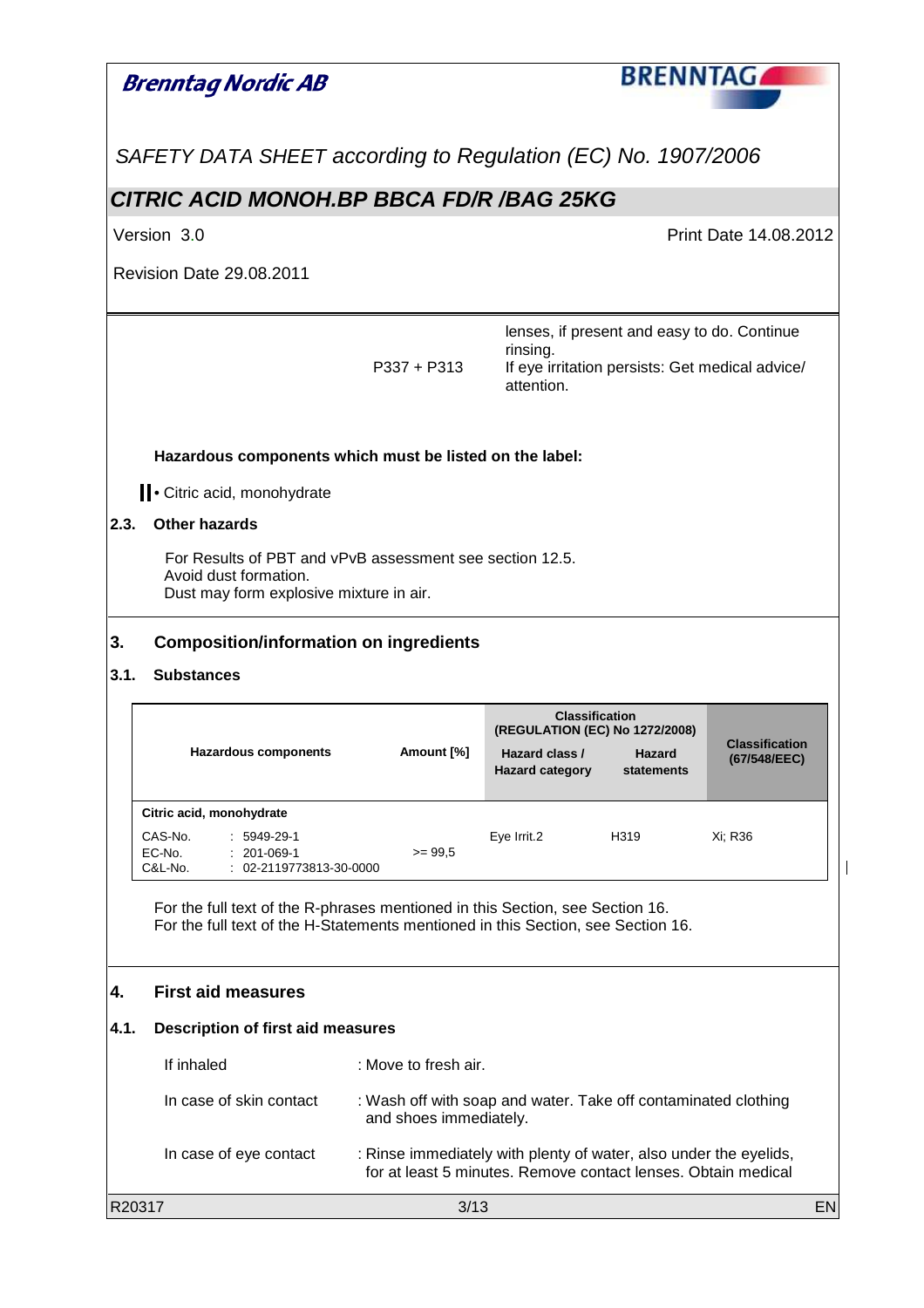|        | Brenntag Nordic AB                                | <b>BRENNTAG</b>                                                                                          |           |
|--------|---------------------------------------------------|----------------------------------------------------------------------------------------------------------|-----------|
|        |                                                   | SAFETY DATA SHEET according to Regulation (EC) No. 1907/2006                                             |           |
|        |                                                   | CITRIC ACID MONOH.BP BBCA FD/R /BAG 25KG                                                                 |           |
|        | Version 3.0                                       | <b>Print Date 14.08.2012</b>                                                                             |           |
|        | <b>Revision Date 29.08.2011</b>                   |                                                                                                          |           |
|        |                                                   | attention.                                                                                               |           |
|        | If swallowed                                      | : Clean mouth with water and drink afterwards plenty of water. If<br>symptoms persist, call a physician. |           |
| 4.2.   |                                                   | Most important symptoms and effects, both acute and delayed                                              |           |
|        | Symptoms                                          | : See Section 11 for more detailed information on health effects<br>and symptoms.                        |           |
|        | <b>Effects</b>                                    | : See Section 11 for more detailed information on health effects<br>and symptoms.                        |           |
| 4.3.   |                                                   | Indication of any immediate medical attention and special treatment needed                               |           |
|        | Treatment                                         | : No information available.                                                                              |           |
| 5.     | <b>Firefighting measures</b>                      |                                                                                                          |           |
| 5.1.   | <b>Extinguishing media</b>                        |                                                                                                          |           |
|        | Suitable extinguishing                            | : Water, Foam                                                                                            |           |
|        | media<br>Unsuitable extinguishing<br>media        | : No information available.                                                                              |           |
| 5.2.   |                                                   | Special hazards arising from the substance or mixture                                                    |           |
|        | Specific hazards during<br>firefighting           | Dust may form explosive mixture in air. Fire may cause<br>evolution of: Irritant gases/vapours           |           |
| 5.3.   | <b>Advice for firefighters</b>                    |                                                                                                          |           |
|        | Special protective                                | Wear self-contained breathing apparatus and protective suit.                                             |           |
|        | equipment for firefighters<br>Further information | Cool closed containers exposed to fire with water spray.                                                 |           |
| 6.     | <b>Accidental release measures</b>                |                                                                                                          |           |
| 6.1.   |                                                   | Personal precautions, protective equipment and emergency procedures                                      |           |
|        | Personal precautions                              | : For personal protection see section 8.                                                                 |           |
| 6.2.   | <b>Environmental precautions</b>                  |                                                                                                          |           |
|        | Environmental<br>precautions                      | : Prevent product from entering drains. In case of large spillage<br>contact the local authority.        |           |
| R20317 |                                                   | 4/13                                                                                                     | <b>EN</b> |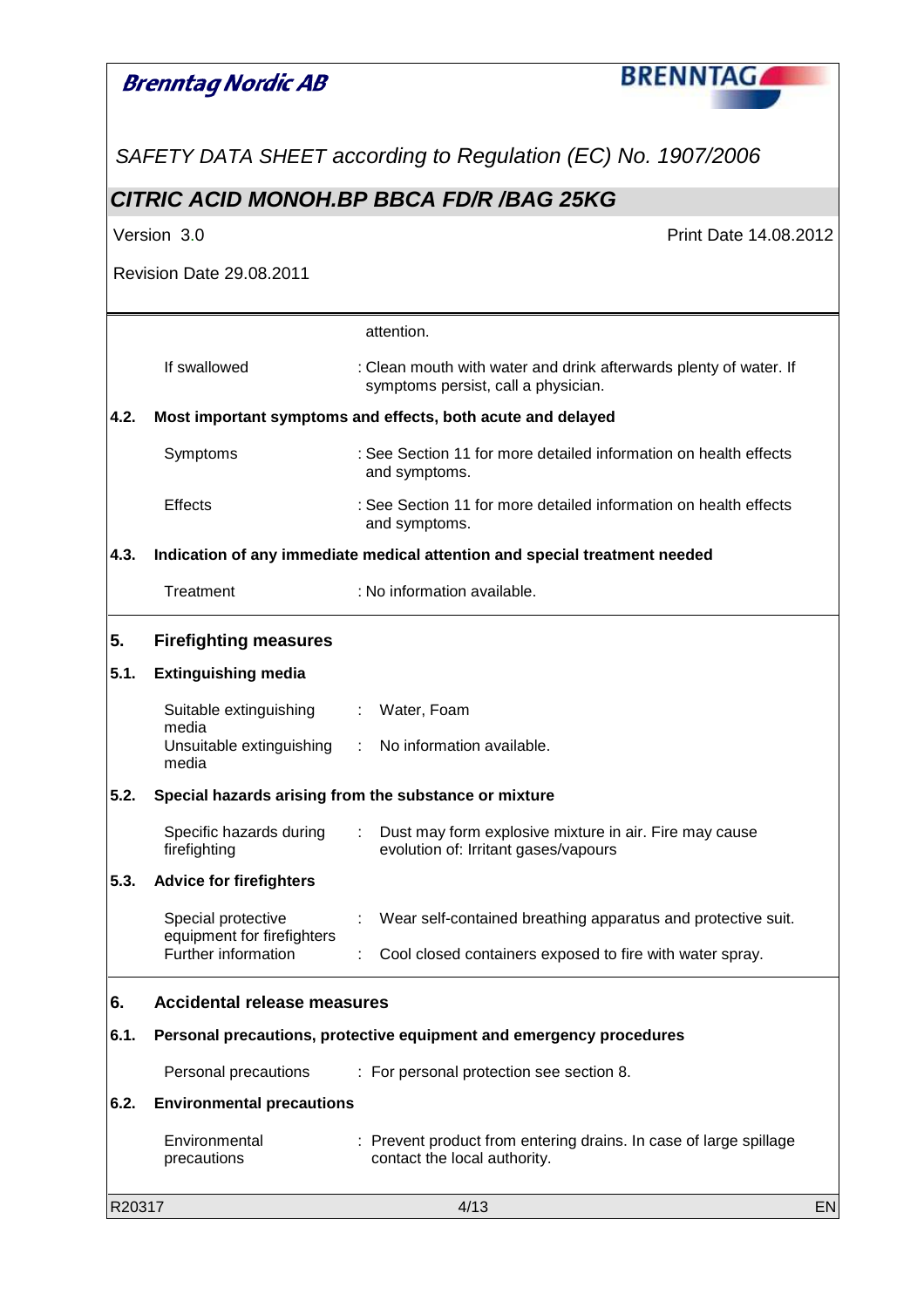|      | <b>Brenntag Nordic AB</b>                                                                           | <b>BRENNTAG</b>                                                                                                                                                                                                                                                     |
|------|-----------------------------------------------------------------------------------------------------|---------------------------------------------------------------------------------------------------------------------------------------------------------------------------------------------------------------------------------------------------------------------|
|      |                                                                                                     |                                                                                                                                                                                                                                                                     |
|      |                                                                                                     | SAFETY DATA SHEET according to Regulation (EC) No. 1907/2006                                                                                                                                                                                                        |
|      |                                                                                                     | CITRIC ACID MONOH.BP BBCA FD/R /BAG 25KG                                                                                                                                                                                                                            |
|      | Version 3.0                                                                                         | Print Date 14.08.2012                                                                                                                                                                                                                                               |
|      | <b>Revision Date 29.08.2011</b>                                                                     |                                                                                                                                                                                                                                                                     |
| 6.3. |                                                                                                     | Methods and materials for containment and cleaning up                                                                                                                                                                                                               |
|      | Methods and materials for<br>containment and cleaning<br>up                                         | : Stop the leakage if it can be done without danger. Shovel into<br>suitable container for disposal. Avoid dust formation.<br>Neutralize with chalk, alkali solution or ammonia.                                                                                    |
| 6.4. | <b>Reference to other sections</b>                                                                  |                                                                                                                                                                                                                                                                     |
|      | See Section 1 for emergency contact information.<br>See Section 13 for waste treatment information. | See Section 8 for information on personal protective equipment.                                                                                                                                                                                                     |
| 7.   | <b>Handling and storage</b>                                                                         |                                                                                                                                                                                                                                                                     |
| 7.1. | <b>Precautions for safe handling</b>                                                                |                                                                                                                                                                                                                                                                     |
|      | Advice on safe handling                                                                             | : Handle in accordance with good industrial hygiene and safety<br>practice. Avoid dust formation. Do not breathe dust. Avoid<br>contact with skin and eyes. Emergency eye wash fountains and<br>emergency showers should be available in the immediate<br>vicinity. |
|      | Hygiene measures                                                                                    | : Take off all contaminated clothing immediately. Smoking, eating<br>and drinking should be prohibited in the application area.                                                                                                                                     |
| 7.2. |                                                                                                     | Conditions for safe storage, including any incompatibilities                                                                                                                                                                                                        |
|      | Requirements for storage<br>areas and containers                                                    | : Keep tightly closed in a dry and cool place. Incompatible with<br>strong bases and oxidizing agents.                                                                                                                                                              |
|      | Advice on protection<br>against fire and explosion                                                  | : Take precautionary measures against static discharges. Keep<br>away from sources of ignition - No smoking.                                                                                                                                                        |
|      | Storage temperature                                                                                 | : $10 - 30$ $C$                                                                                                                                                                                                                                                     |
| 7.3. | <b>Specific end uses</b>                                                                            |                                                                                                                                                                                                                                                                     |
|      | Specific use(s)                                                                                     | : No information available.                                                                                                                                                                                                                                         |
| 8.   | <b>Exposure controls/personal protection</b>                                                        |                                                                                                                                                                                                                                                                     |
| 8.1. | <b>Control parameters</b>                                                                           |                                                                                                                                                                                                                                                                     |
|      | <b>Component:</b>                                                                                   |                                                                                                                                                                                                                                                                     |

R20317 5/13 EN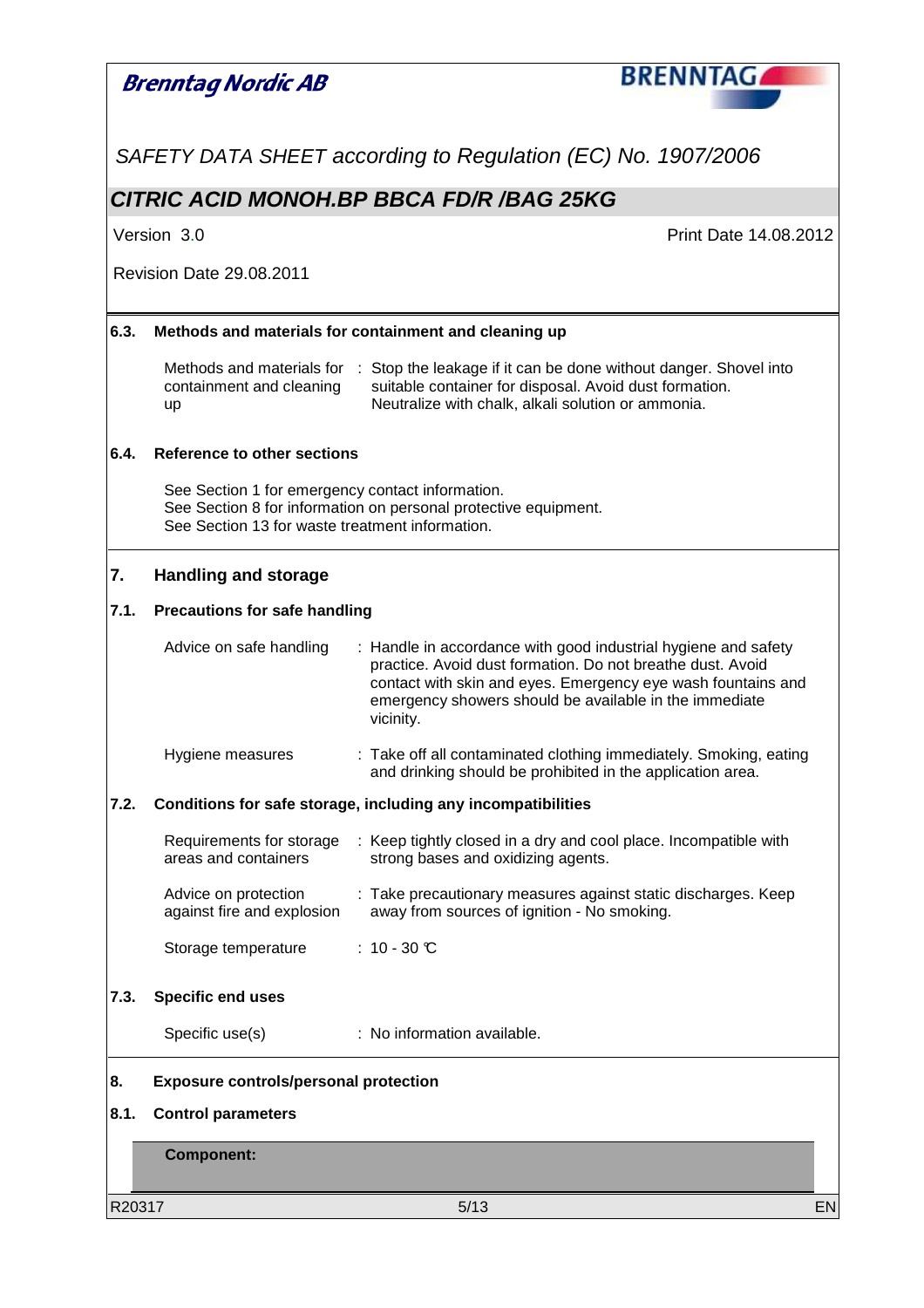# **BRENNTAG Brenntag Nordic AB** SAFETY DATA SHEET according to Regulation (EC) No. 1907/2006 **CITRIC ACID MONOH.BP BBCA FD/R /BAG 25KG** Version 3.0 Print Date 14.08.2012 Revision Date 29.08.2011 **Other OELs**  TLV (SE), Time Weighted Average (TWA):, dust and aerosol, organic 5 mg/m3 **8.2. Exposure controls Engineering measures**  Ensure adequate ventilation. Provide appropriate exhaust ventilation at places where dust is formed. Exposure may primarily be reduced by choice of working method and technical measures. **Personal protective equipment**  Respiratory protection Advice : Wear respiratory protection. Recommended Filter type:P Hand protection Advice : Protective gloves should be replaced at first signs of wear. Choose right chemical protection as: Material : Nitrile rubber Break through time : > 480 min Material : Natural Rubber Break through time  $\therefore$  > 480 min Eye protection Advice : Safety glasses Skin and body protection Advice : Wear suitable protective clothing.  **Environmental exposure controls**  General advice : Prevent product from entering drains. In case of large spillage contact the local authority. **9. Physical and chemical properties**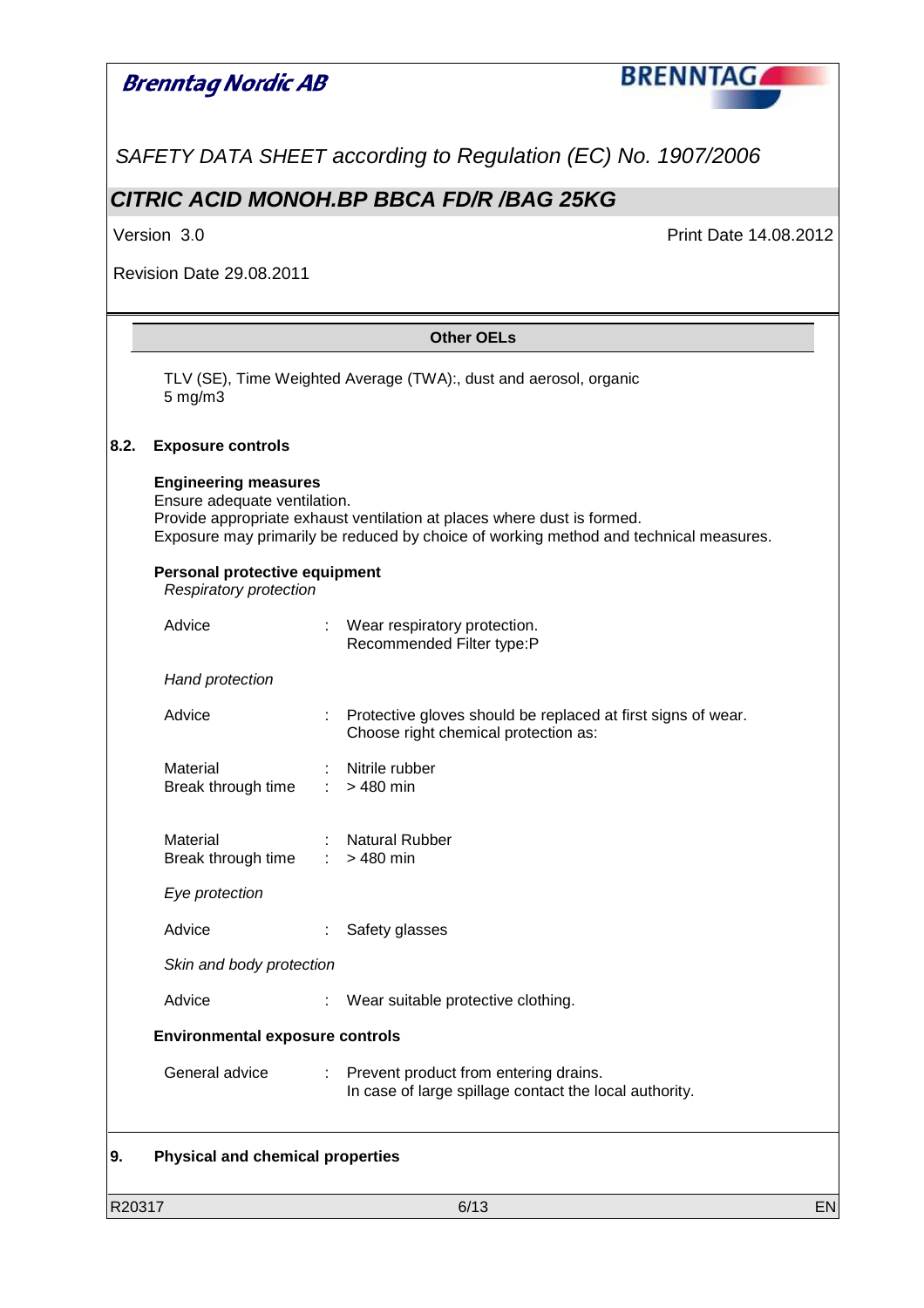## **Brenntag Nordic AB**



SAFETY DATA SHEET according to Regulation (EC) No. 1907/2006

### **CITRIC ACID MONOH.BP BBCA FD/R /BAG 25KG**

Version 3.0 **Print Date 14.08.2012** 

Revision Date 29.08.2011

| 9.1.   | Information on basic physical and chemical properties |     |                                                                           |    |
|--------|-------------------------------------------------------|-----|---------------------------------------------------------------------------|----|
|        | Form                                                  | t   | powder                                                                    |    |
|        | Colour                                                |     | white                                                                     |    |
|        | Odour                                                 |     | none                                                                      |    |
|        | <b>Odour Threshold</b>                                |     | Currently we do not have any Information from our<br>supplier about this. |    |
|        | pH                                                    | ÷   | ca. 2,2 (7 g/l)                                                           |    |
|        | Melting point/range                                   |     | ca. 100 °C                                                                |    |
|        | Boiling point                                         |     | Currently we do not have any Information from our<br>supplier about this. |    |
|        | Flash point                                           |     | Currently we do not have any Information from our<br>supplier about this. |    |
|        | Evaporation rate                                      | t   | Currently we do not have any Information from our<br>supplier about this. |    |
|        | Flammability (solid, gas)                             |     | Currently we do not have any Information from our<br>supplier about this. |    |
|        | Upper explosion limit                                 |     | Currently we do not have any Information from our<br>supplier about this. |    |
|        | Lower explosion limit                                 | t   | Currently we do not have any Information from our<br>supplier about this. |    |
|        | Vapour pressure                                       |     | Currently we do not have any Information from our<br>supplier about this. |    |
|        | Relative vapour density                               |     | Currently we do not have any Information from our<br>supplier about this. |    |
|        | Density                                               |     | $1,5 - 1,7$ g/cm3                                                         |    |
|        | Water solubility                                      |     | 1000 g/l (25 °C                                                           |    |
|        | Partition coefficient: n-octanol/water                | - 1 | Currently we do not have any Information from our<br>supplier about this. |    |
|        | Ignition temperature                                  |     | 345 °C                                                                    |    |
| R20317 |                                                       |     | 7/13                                                                      | EN |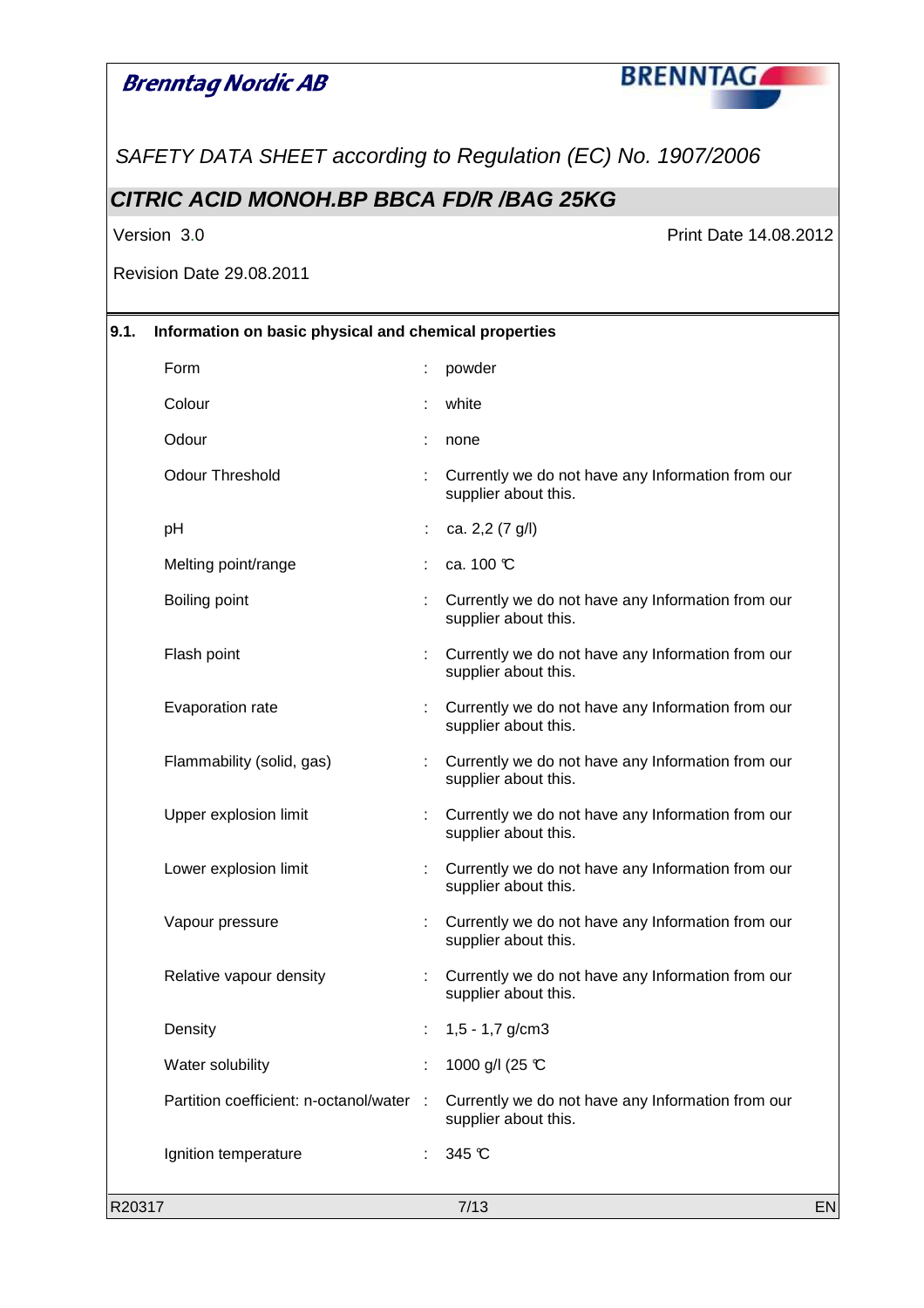|        | <b>Brenntag Nordic AB</b>                | <b>BRENNTAGA</b>                                                                                                              |    |
|--------|------------------------------------------|-------------------------------------------------------------------------------------------------------------------------------|----|
|        |                                          | SAFETY DATA SHEET according to Regulation (EC) No. 1907/2006                                                                  |    |
|        |                                          | <b>CITRIC ACID MONOH.BP BBCA FD/R /BAG 25KG</b>                                                                               |    |
|        | Version 3.0                              | Print Date 14.08.2012                                                                                                         |    |
|        | <b>Revision Date 29.08.2011</b>          |                                                                                                                               |    |
|        | Thermal decomposition                    | Currently we do not have any Information from our<br>÷<br>supplier about this.                                                |    |
|        | Viscosity, dynamic                       | Currently we do not have any Information from our<br>supplier about this.                                                     |    |
|        | Explosivity                              | Currently we do not have any Information from our<br>supplier about this.                                                     |    |
|        | Oxidizing properties                     | Currently we do not have any Information from our<br>supplier about this.                                                     |    |
| 9.2.   | <b>Other information</b>                 |                                                                                                                               |    |
|        | Molecular Weight                         | 210,14 g/mol                                                                                                                  |    |
| 10.    | <b>Stability and reactivity</b>          |                                                                                                                               |    |
|        | 10.1. Reactivity                         |                                                                                                                               |    |
|        | Advice                                   | : Stable under recommended storage conditions.                                                                                |    |
|        | 10.2. Chemical stability                 |                                                                                                                               |    |
|        | Advice                                   | : Stable under normal conditions.                                                                                             |    |
|        | 10.3. Possibility of hazardous reactions |                                                                                                                               |    |
|        | Hazardous reactions                      | : No dangerous reaction known under conditions of normal use.                                                                 |    |
|        | 10.4. Conditions to avoid                |                                                                                                                               |    |
|        | Conditions to avoid                      | : $>35$ C                                                                                                                     |    |
|        | 10.5. Incompatible materials             |                                                                                                                               |    |
|        | Materials to avoid                       | : Strong acids and strong bases, Strong oxidizing agents                                                                      |    |
|        | 10.6. Hazardous decomposition products   |                                                                                                                               |    |
|        | products                                 | Hazardous decomposition : In case of fire hazardous decomposition products may be<br>produced such as: Irritant gases/vapours |    |
| 11.    | <b>Toxicological information</b>         |                                                                                                                               |    |
| R20317 |                                          | 8/13                                                                                                                          | EN |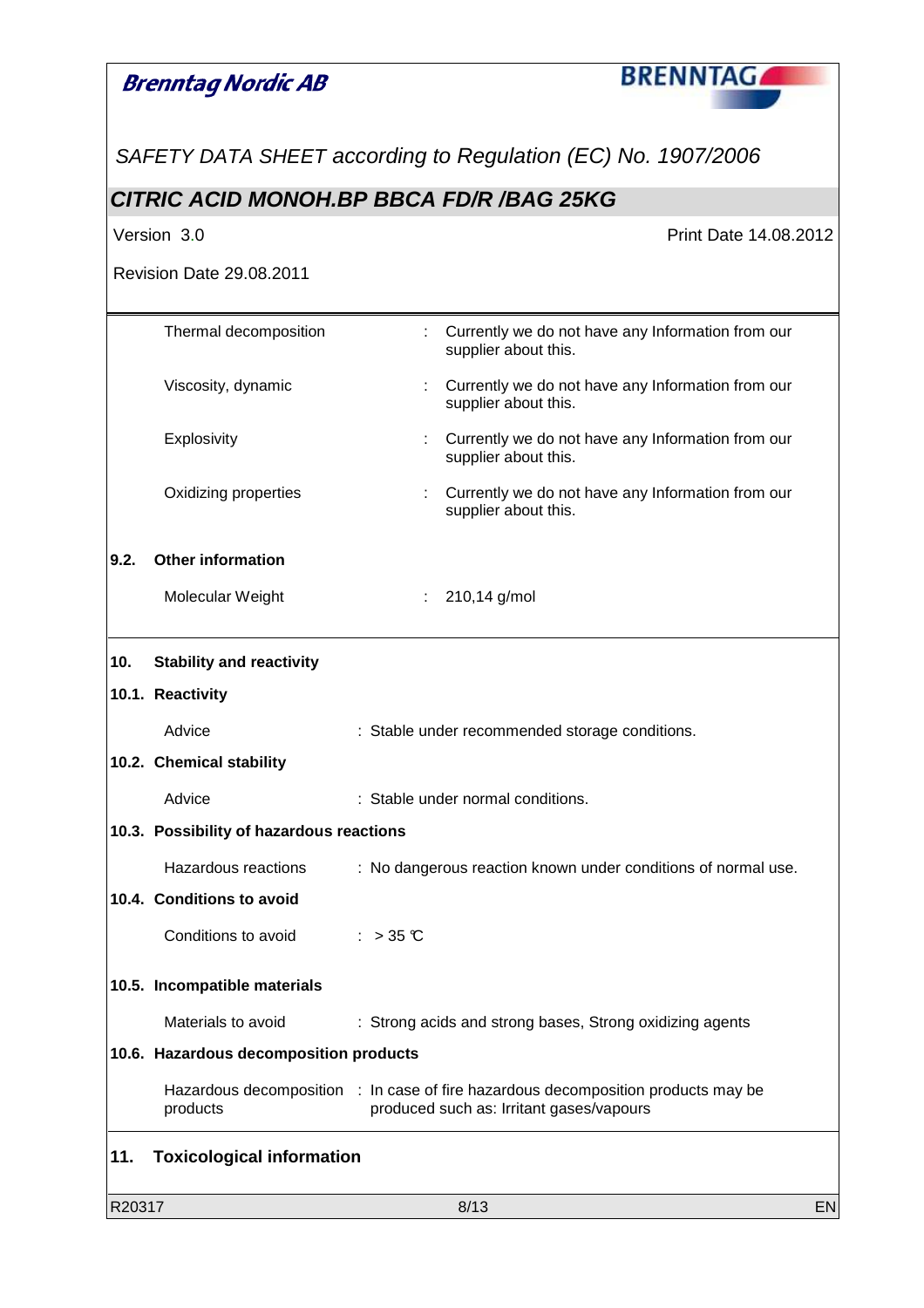| <b>Brenntag Nordic AB</b>                  |                                                                                 | <b>BRENNTAG</b>       |
|--------------------------------------------|---------------------------------------------------------------------------------|-----------------------|
|                                            |                                                                                 |                       |
|                                            | SAFETY DATA SHEET according to Regulation (EC) No. 1907/2006                    |                       |
|                                            | CITRIC ACID MONOH.BP BBCA FD/R /BAG 25KG                                        |                       |
| Version 3.0                                |                                                                                 | Print Date 14.08.2012 |
| <b>Revision Date 29.08.2011</b>            |                                                                                 |                       |
| 11.1. Information on toxicological effects |                                                                                 |                       |
|                                            | <b>Acute toxicity</b>                                                           |                       |
|                                            | Oral                                                                            |                       |
|                                            | This material may be a slight health hazard if ingested in large<br>quantities. |                       |
|                                            | <b>Inhalation</b>                                                               |                       |
|                                            | May have irritant effects.                                                      |                       |
|                                            | <b>Irritation</b>                                                               |                       |
|                                            | <b>Skin</b>                                                                     |                       |
| Result                                     | Prolonged skin contact may cause skin irritation.                               |                       |
|                                            | <b>Eyes</b>                                                                     |                       |
| Result                                     | Severe eye irritation                                                           |                       |
|                                            | Component: Citric acid, monohydrate                                             | <b>CAS-No.</b>        |
|                                            |                                                                                 | 5949-29-1             |
|                                            | <b>Acute toxicity</b>                                                           |                       |
|                                            | Oral                                                                            |                       |
| LD50                                       | 3000 mg/kg (rat)<br>÷.                                                          |                       |
| LD50 Oral                                  | 5400 mg/kg (mouse)<br>÷.                                                        |                       |
| <b>Ecological information</b><br>12.       |                                                                                 |                       |
| 12.1. Toxicity                             |                                                                                 |                       |
|                                            | Component: Citric acid, monohydrate                                             | <b>CAS-No.</b>        |
|                                            |                                                                                 | 5949-29-1             |
|                                            | <b>Acute toxicity</b>                                                           |                       |
| R20317                                     | 9/13                                                                            | EN                    |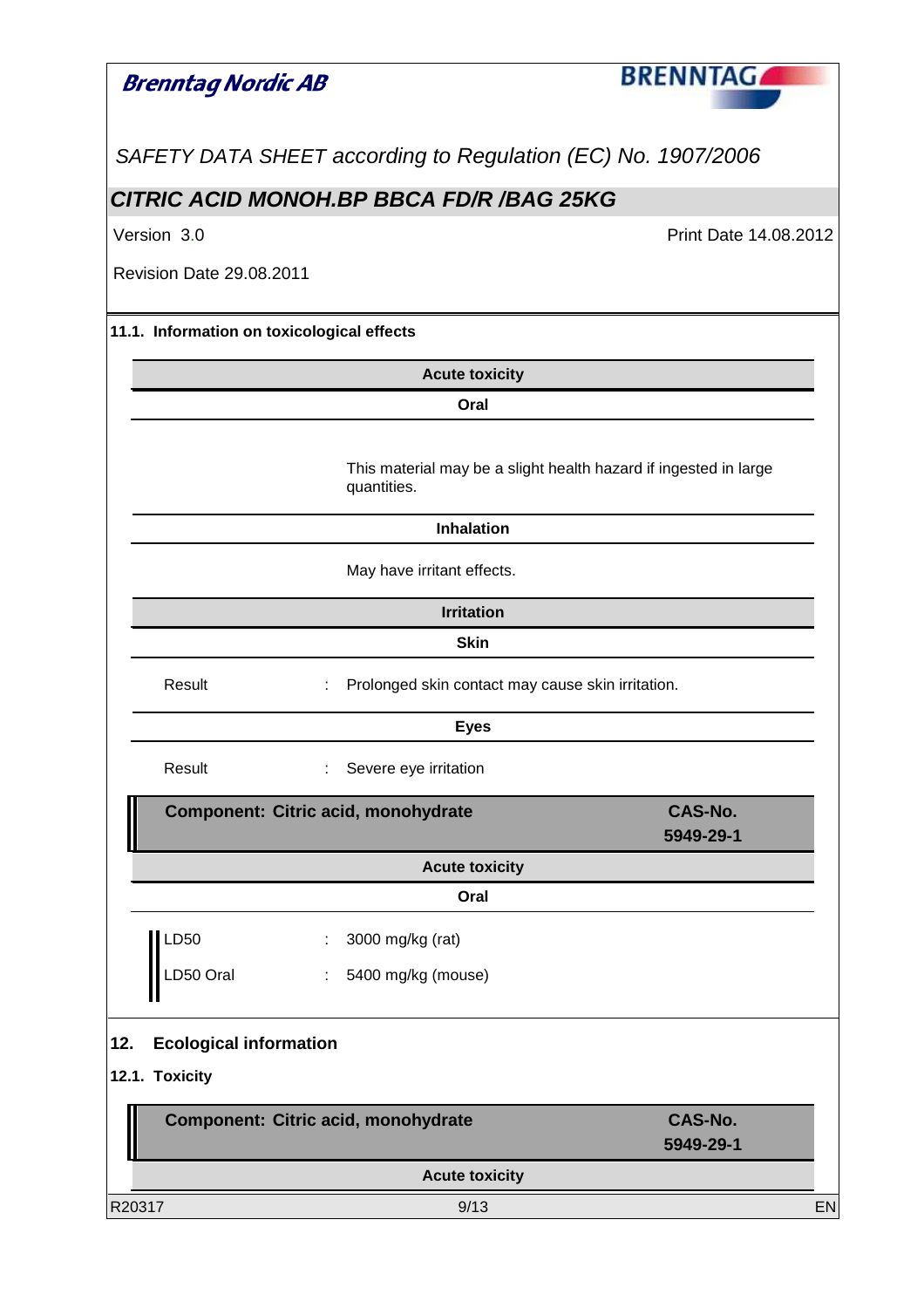| Brenntag Nordic AB                  |                                                                       | <b>BRENNTAG</b>                                         |
|-------------------------------------|-----------------------------------------------------------------------|---------------------------------------------------------|
|                                     | SAFETY DATA SHEET according to Regulation (EC) No. 1907/2006          |                                                         |
|                                     | <b>CITRIC ACID MONOH.BP BBCA FD/R /BAG 25KG</b>                       |                                                         |
| Version 3.0                         |                                                                       | Print Date 14.08.2012                                   |
| <b>Revision Date 29.08.2011</b>     |                                                                       |                                                         |
|                                     | <b>Fish</b>                                                           |                                                         |
| <b>LC50</b>                         | 440 - 760 mg/l (Leuciscus idus (Golden orfe); 96 h)                   |                                                         |
|                                     | Toxicity to daphnia and other aquatic invertebrates.                  |                                                         |
| EC100                               | 120 mg/l (Daphnia magna; 72 h)                                        |                                                         |
|                                     | algae                                                                 |                                                         |
| EC <sub>0</sub>                     |                                                                       | 640 mg/l (Scenedesmus quadricauda (Green algae); 168 h) |
|                                     | <b>Bacteria</b>                                                       |                                                         |
| $\parallel$ EC50                    | > 10000 mg/l (Pseudomonas putida)                                     |                                                         |
| 12.2. Persistence and degradability |                                                                       |                                                         |
|                                     | Component: Citric acid, monohydrate                                   | <b>CAS-No.</b>                                          |
|                                     |                                                                       | 5949-29-1                                               |
|                                     | <b>Persistence and degradability</b><br><b>Biodegradability</b>       |                                                         |
| Result                              | 97 % (Exposure Time: 28 d) (OECD 301 B)<br>÷<br>Readily biodegradable |                                                         |
| 12.3. Bioaccumulative potential     |                                                                       |                                                         |
|                                     | <b>Bioaccumulation</b>                                                |                                                         |
| Result                              | Does not bioaccumulate.                                               |                                                         |
| 12.4. Mobility in soil              |                                                                       |                                                         |
|                                     | <b>Mobility</b>                                                       |                                                         |
| Result                              | The product is mobile in water enviroment.                            |                                                         |
| R20317                              | 10/13                                                                 | EN                                                      |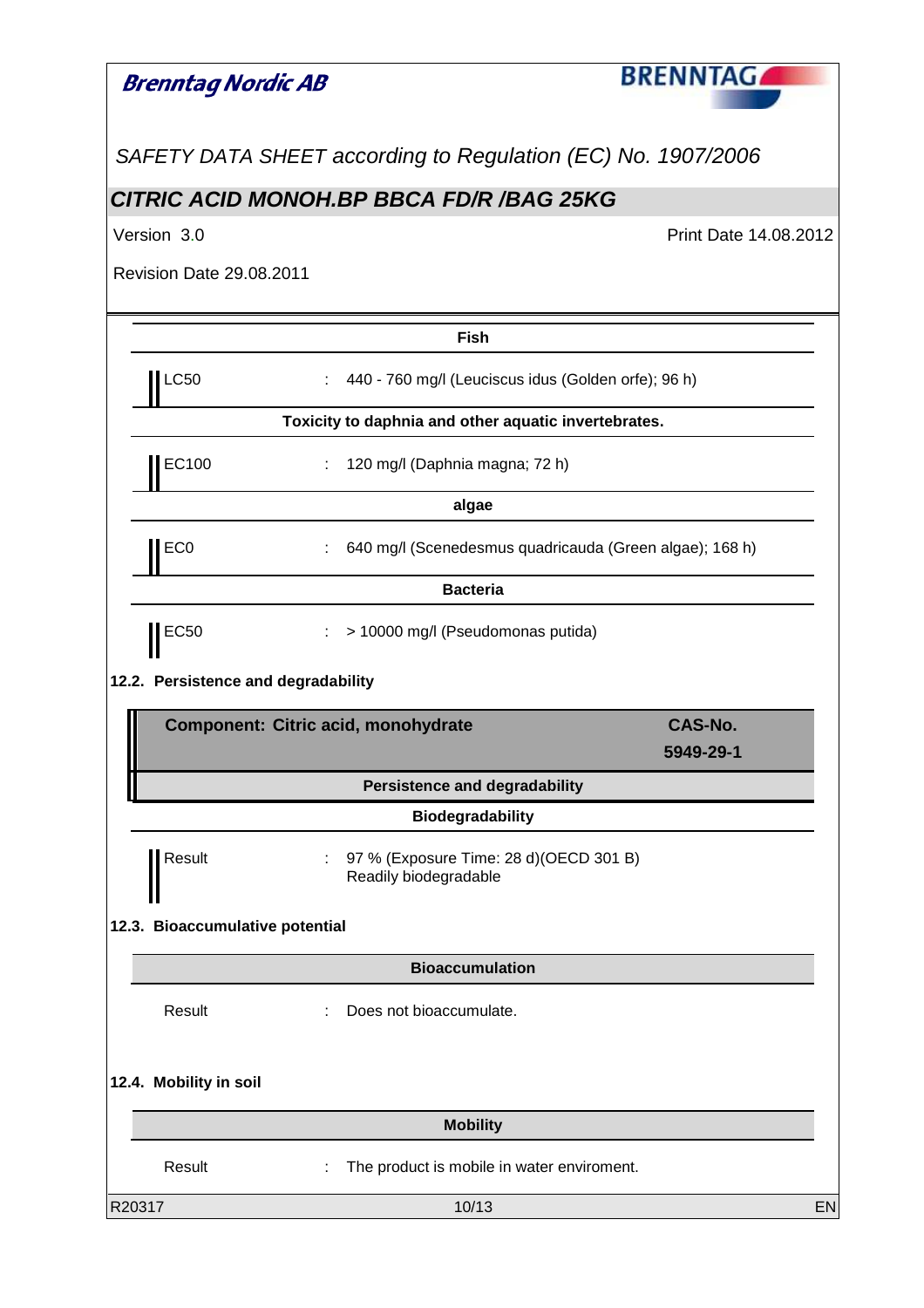## **Brenntag Nordic AB**



SAFETY DATA SHEET according to Regulation (EC) No. 1907/2006

#### **CITRIC ACID MONOH.BP BBCA FD/R /BAG 25KG**

Version 3.0 Print Date 14.08.2012

Revision Date 29.08.2011

#### **12.5. Results of PBT and vPvB assessment**

| <b>Results of PBT and vPvB assessment</b> |  |
|-------------------------------------------|--|
|                                           |  |

Result : No information available.

#### **12.6. Other adverse effects**

#### **Additional ecological information**

Result : Do not flush into surface water or sanitary sewer system.

#### **13. Disposal considerations**

#### **13.1. Waste treatment methods**

| Product                                   | : Eliminate waste in conditions authorized by the regulations.<br>Store waste in containers provided for this purpose. Do not<br>dump in drains, water sheets or the ground.                 |
|-------------------------------------------|----------------------------------------------------------------------------------------------------------------------------------------------------------------------------------------------|
| Contaminated packaging                    | : Packagings that cannot be cleaned are to be disposed of in<br>the same manner as the product.                                                                                              |
| European Waste<br><b>Catalogue Number</b> | : No waste code according to the European Waste Catalogue<br>can be assigned for this product, as the intended use dictates<br>the assignment. The waste code is established in consultation |

with the regional waste disposer.

#### **14. Transport information**

Not dangerous goods for ADR, RID and IMDG.

#### **14.1. UN number**

Not applicable.

#### **14.2. UN proper shipping name**

Not applicable.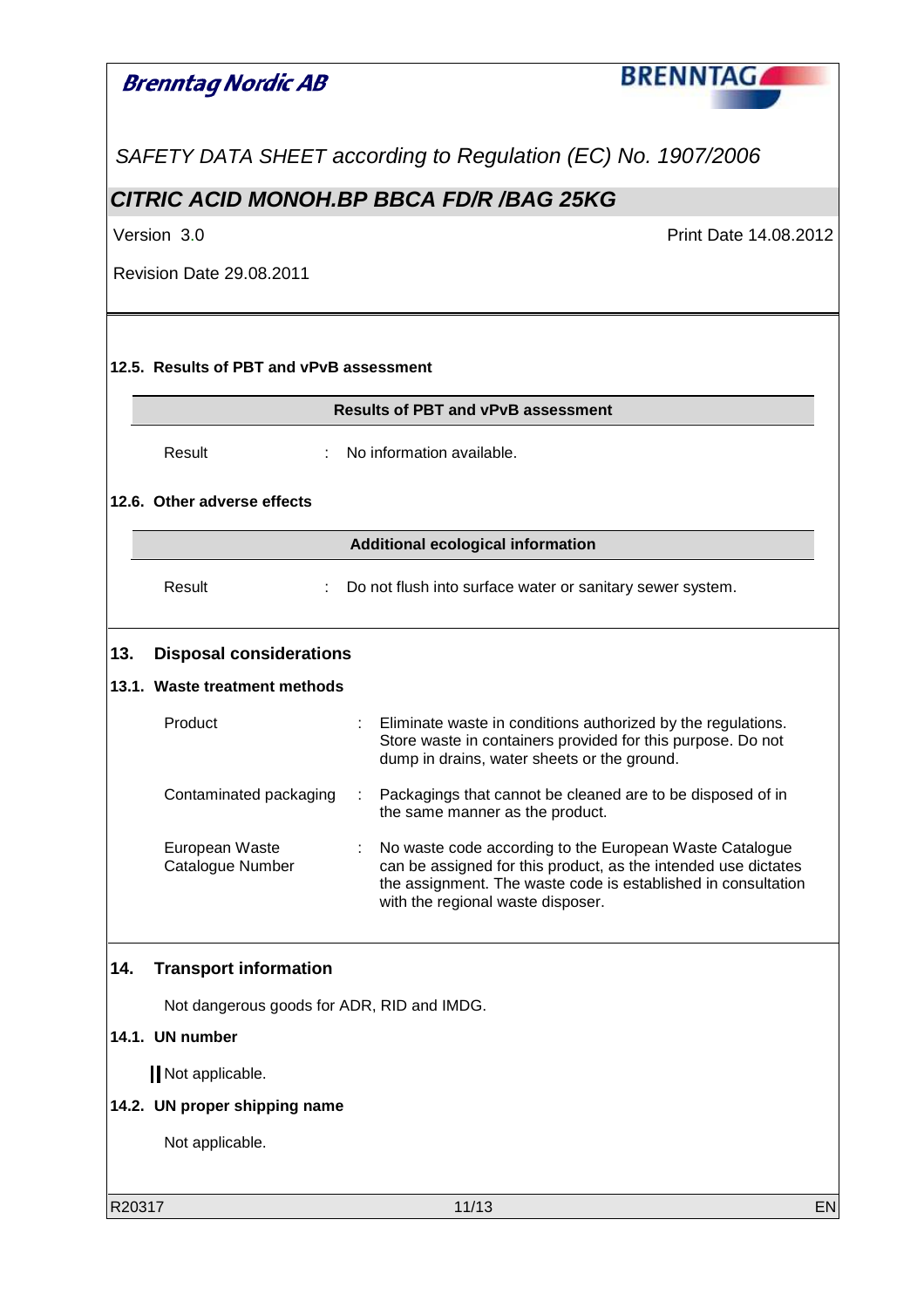# **BRENNTAG Brenntag Nordic AB** SAFETY DATA SHEET according to Regulation (EC) No. 1907/2006 **CITRIC ACID MONOH.BP BBCA FD/R /BAG 25KG** Version 3.0 Print Date 14.08.2012 Revision Date 29.08.2011 **14.3. Transport hazard class(es)**  Not applicable. **14.4. Packaging group**  Not applicable. **14.5. Environmental hazards**  Not applicable. **14.6. Special precautions for user**  Not applicable. **14.7. Transport in bulk according to Annex II of MARPOL 73/78 and the IBC Code**  IMDG : Not applicable. **15. Regulatory information 15.1. Safety, health and environmental regulations/legislation specific for the substance or mixture**  Other regulations : Exposure limits accordance to local regulations **15.2. Chemical Safety Assessment**  Currently we do not have any Information from our supplier about this. **16. Other information Full text of R-phrases referred to under sections 2 and 3.**  R36 Irritating to eyes. **Full text of H-Statements referred to under sections 2 and 3.**  H319 Causes serious eye irritation. || Indicates updated section.